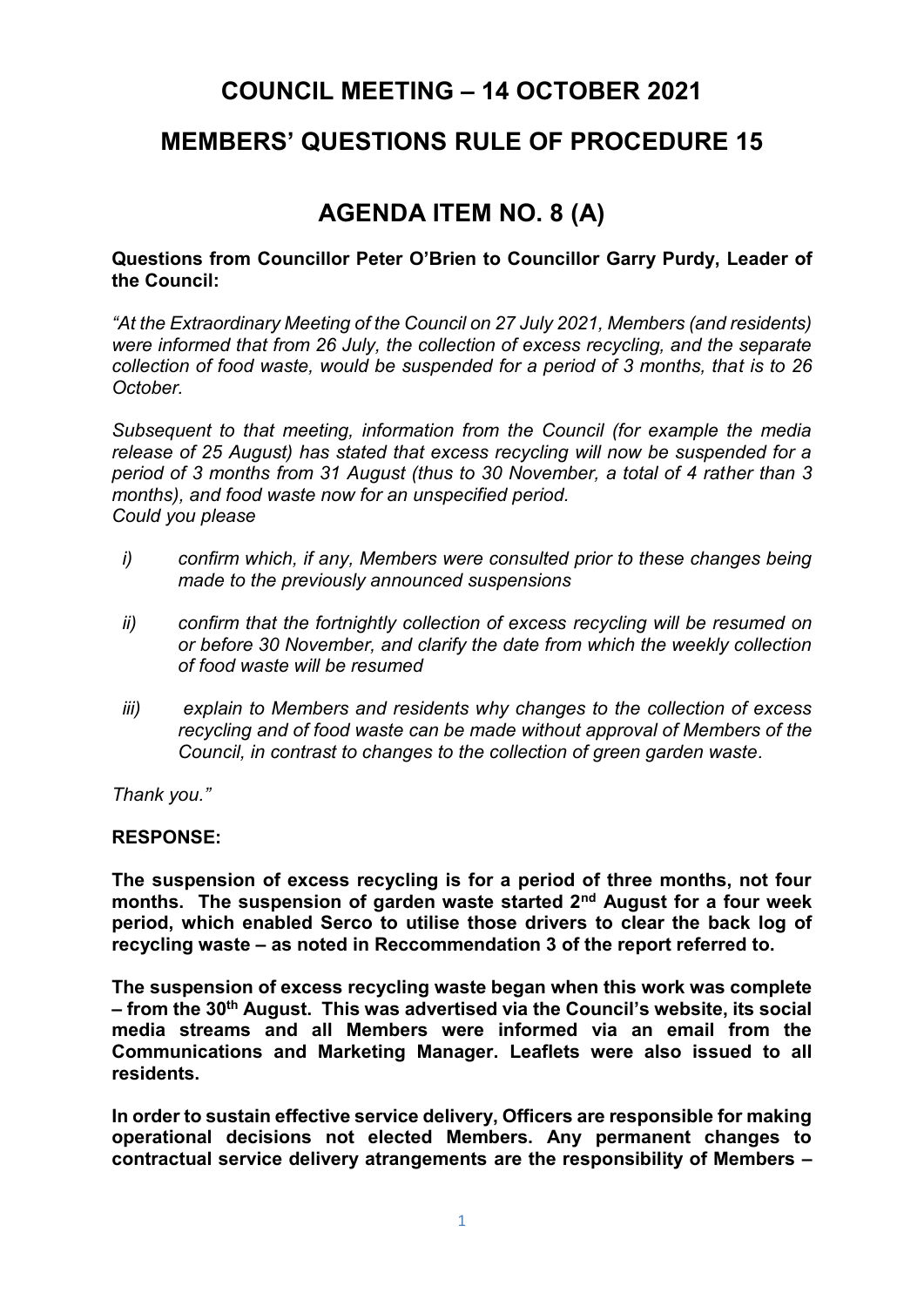**however these are temporary not permanent changes to service, hence they were taken at an operational level with no prior Member involvement.** 

**Notwithstanding, it was considered appropriate to seek Members approval for the temporary suspension of the garen waste collection service since this was the first year of the introduction of a chargeable waste service, and was aligned with a recommendation to set a reduced charge for 2022/23. These issues had been discussed extensively at the Member Briefing sessions provided in the lead up to the Extraordinary meeting of Council on the 26 July. These briefings took place on both the 7th and 22nd of July, and all Members were invited to attend.**

**It is currently proposed that all suspended services will resume week commencing 29th November.**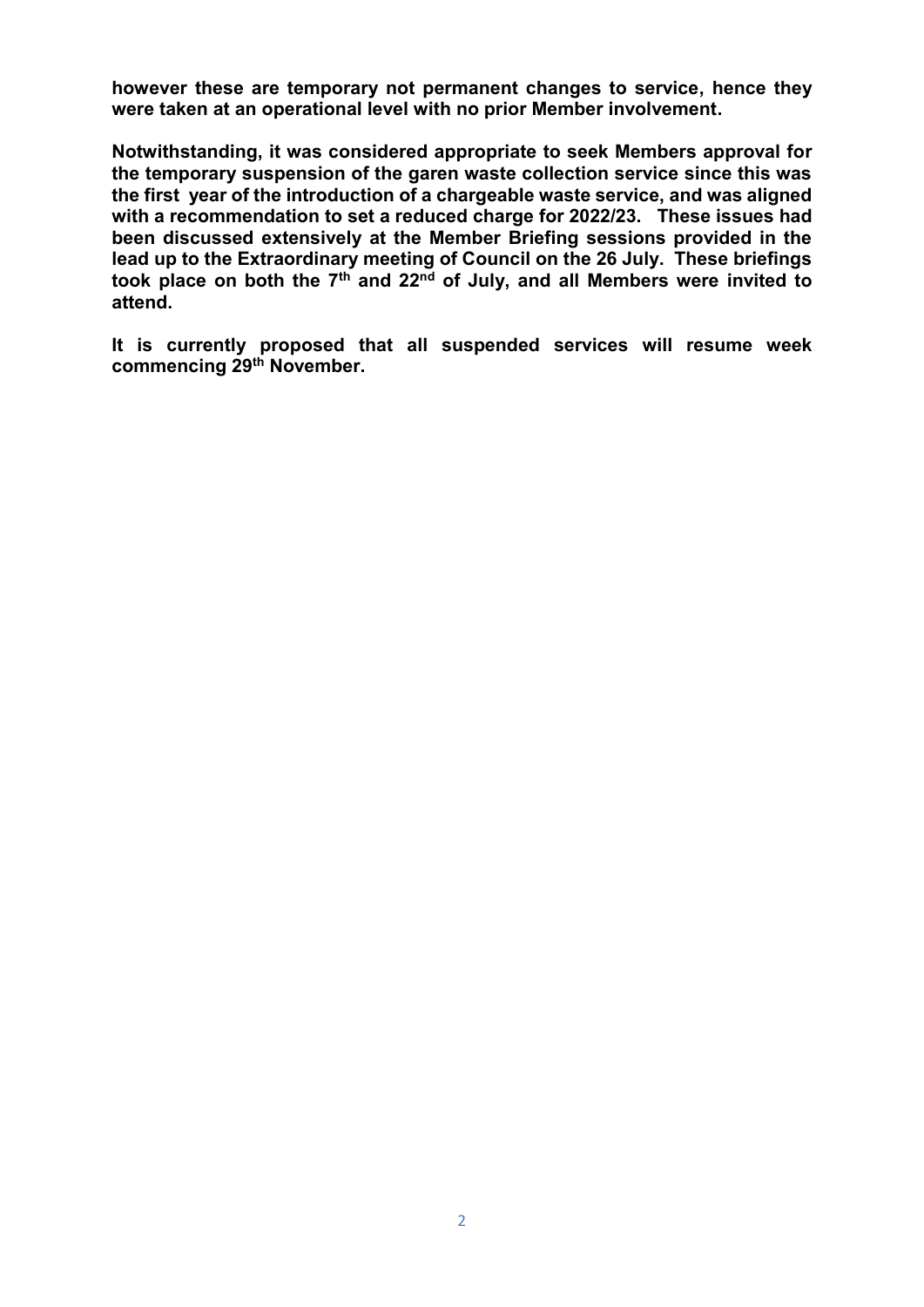## **AGENDA ITEM NO. 8 (B)**

#### **Question from Councillor Clare Gamble to Councillor Garry Purdy, Leader of the Council:**

*"It is nearly three months since the majority group of this council voted to give more money to Serco, in return for a reduced, poor quality and erratic waste collection service for residents. Despite no longer having to collect food waste or side recycling, and suspending garden waste collection for 4 weeks, Serco have failed to provide the promised, minimal, service.*

*How many missed collections have there been since 27.07.21? How many late collections have there been since 27.07.21? i.e. collections not made on the day they were supposed to happen."*

#### **RESPONSE:**

**Since 27th July to 12th October there have been 2,995 missed bin collections, out of a total of 437,947 collections. This number includes the collections that were not made on the collection day but they were collected at a later date. Unfortunately, it is not possible to provide a separation of missed/late collections as requested, without a significant amount of work which we currently do not have time to undertake.**

**During the 4 week garden waste suspension there were no suspended rounds and the majority of collection were done on time. During the suspension of the garden waste service we had 390 missed bins out of 137,560 collections.**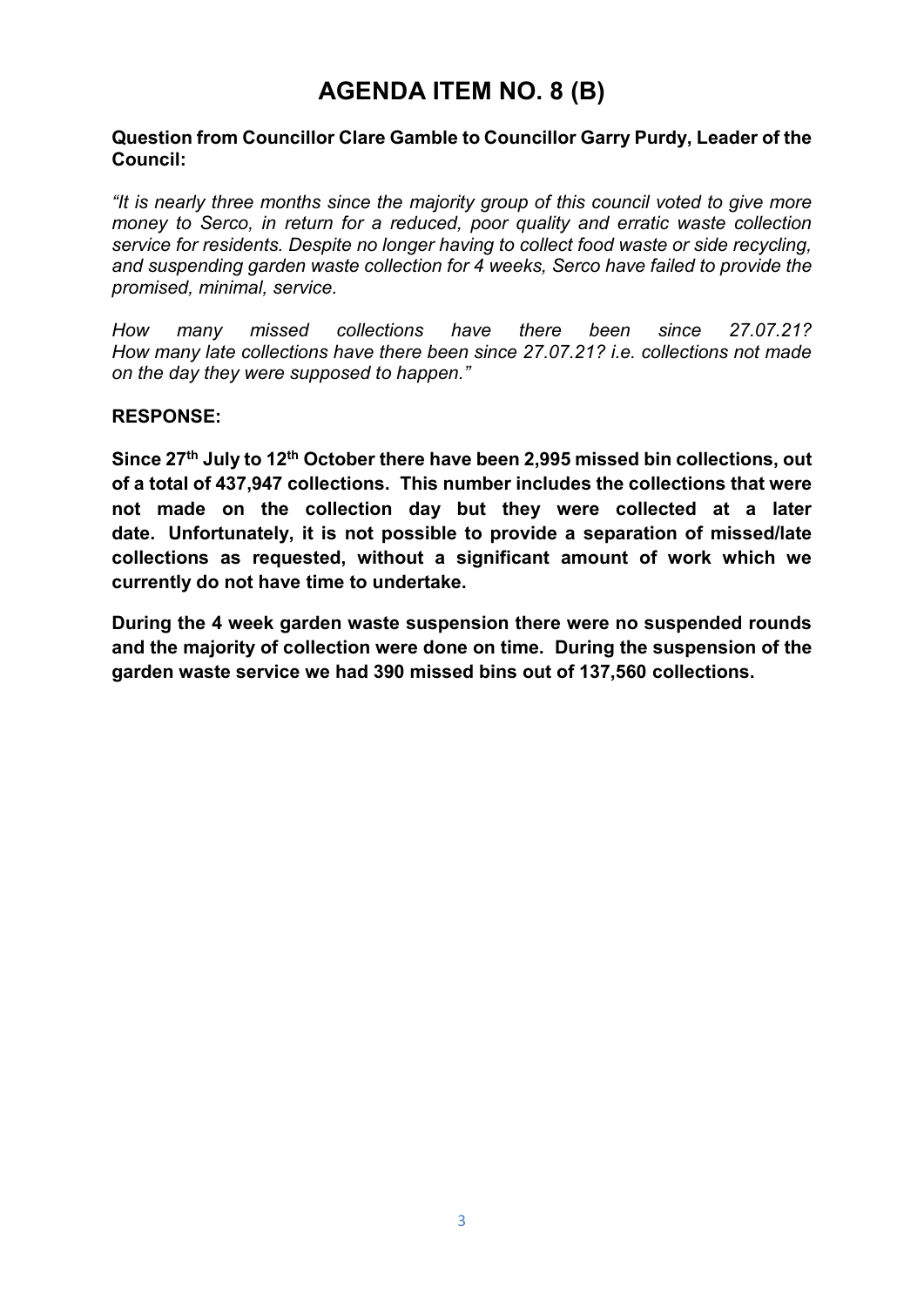# **AGENDA ITEM NO. 8 (C)**

#### **Question from Councillor Clare Gamble to Councillor Chris Furness, Chairman of the Community & Environment Committee:**

*"In the recent debate on PSPOs, it was stated that there was no evidence that there was a problem with BBQs being used on council land. This summer Derbyshire Fire Service put up signage saying fires were not allowed in Bakewell Park. To what degree would you consider that it has been a successful campaign, that altered the public's behaviour?"*

#### **RESPONSE:**

**I understand the Fire Service have, on request, erected posters in a number of locations, including Bakewell Recreational Ground.**

**It is difficult to say if this has had any impact, as we haven't received any reports of fires/BBQs in areas which would be covered by the PSPO since the beginning of the current Order in 2018, including this summer since the posters have been in place.**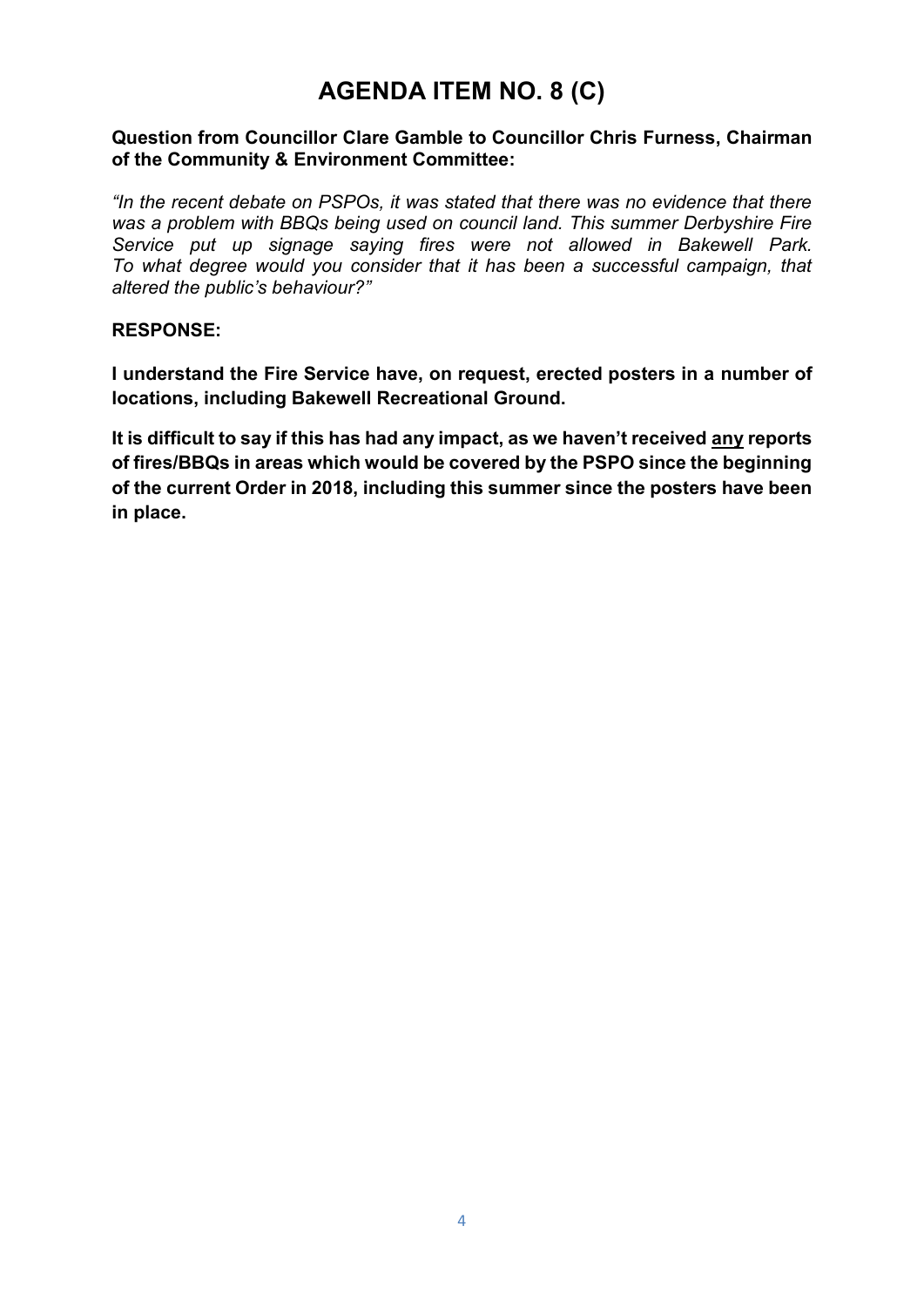## **AGENDA ITEM NO. 8 (D)**

#### **Question from Councillor Clare Gamble to Councillor Jason Atkin, Chairman of the Planning Committee:**

*"At the Planning meeting held in September, you had been instructed to make an apology to myself in regard to the formal complaint I raised against you for bullying, harassment and lack of leadership. This was in response to your persistent rudeness, refusal to allow me to ask questions, and deciding questions I asked would not be answered in Planning Committee meetings.*

*Your behaviour was deemed to be "aggressive and hostile", "which failed to demonstrate fairness and respect". It was not described as mere abruptness, as stated in your so called apology. You were also deemed to be in need of training in "chairing skills" and on the councillor code of conduct, "focusing on behaviours to be upheld in public office and exhibiting respect".*

*The so called apology, in which you failed to even to address me, was not one. " I need to apologise to Cllr Gamble for my abruptness at the last meeting" merely describes action to be taken.*

*Therefore, my question to yourself, is would you like to take this opportunity to make an actual apology?"*

**Councillor Atkin will provide a verbal response.**

#### **RESPONSE:**

**Thank you for your question Councillor Gamble and for a further opportunity to address the concerns that you have raised.** 

**As members will know, Planning Committee meetings can be challenging meetings to chair. Nevertheless, it is vital that all members feel their contributions are accepted, respected and valued. On this occasion, I apologise that my approach fell short of the expectations I have of myself and that we should hold of each other.**

**I also welcome the opportunity for further training, as well as feedback generally from members and officers on the committee following each meeting on what should improve as well as what has gone well.**

**It is regrettable that you felt the need to complain formally to the Monitoring Officer and my intention will be to ensure that you do not have cause to make any such complaints in the future.** 

**I hope that we can put the matter behind us and focus on ensuring that our contributions to the Planning Committee will be positive and respectful from here on.**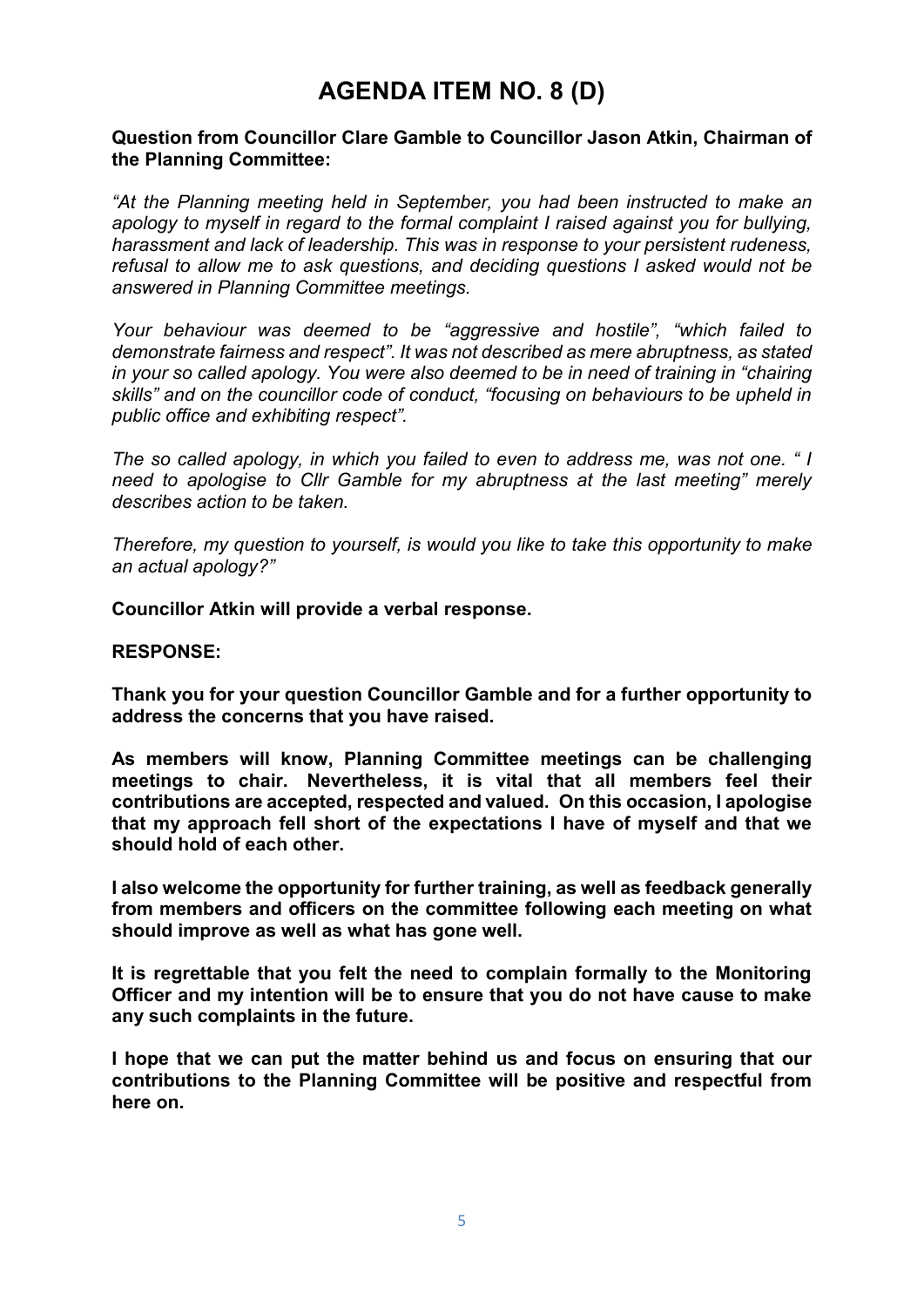# **AGENDA ITEM NO. 8 (E)**

#### **Question from Councillor Matthew Buckler to Councillor Garry Purdy, Leader of the Council:**

*"1. I note in the Climate Change report on the agenda the point that from now on there should be formal climate change risk assessments on reports to this Council. As we decided, as part of our climate emergency declaration in June 2019, to ensure consideration of climate change in all of our decisions, please can Cllr Purdy elaborate how this has been done to date, as in every report that has come to this Council, there is a statement that the impact on climate change has been considered?*

#### *2. Playgrounds*

*As access to parks for both our older residents and young people has been demonstrated as so important for health and well-being during the past year, can Cllr Purdy elaborate how much money has been spent on DDDC owned children's playgrounds and adult outdoor recreational infrastructure since 2010?* 

*3. How much space is allocated to allotments across the District and how many enquiries have we had for taking on an allotment since May 2019?"*

#### **RESPONSE:**

- **1. Reports to Council and to Committees have long contained a section informing those reading them that the prevention of crime and disorder, equalities, environmental, climate change, health, human rights, personnel and property factors have been considered when the report was prepared. Officers drafting those reports have been expected to highlight any significant issues relating to those factors within the reports, which have then been subject to scrutiny by the Council's Corporate Leadership Team, Members and the public. However, the Climate Change report that is to be considered at this meeting has now proposed a standardised tool for considering climate change issues and ensuring that those considerations are transparent to all those reading the reports. The report explains how it is expected the tool will be used and its effectiveness will be assessed following the suggested trial period.**
- **2. The Council's revenue budgets do not allow disaggregation to specific elements such as playgrounds - the information requested is not therefore available in th format requested. Funding for the maintenance, repair and replacement has, over the years, been provided from both internal and external sources, such as grant funding for the development and improvement of the sites. There are also minor remedial works which take place from Estate Maintenance budgets and will not be captured to this level of detail. Our Community Development Manager will be more than happy discuss this in greater detail, if necessary.**
- **3. The District Council currently owns and manages 2 allotments sites, one at Hurds Hollow in Matlock and one at Haddon Roar in Bakewell. The Hurds Hollow site has 12 plots as does the Haddon Road site. Since May**